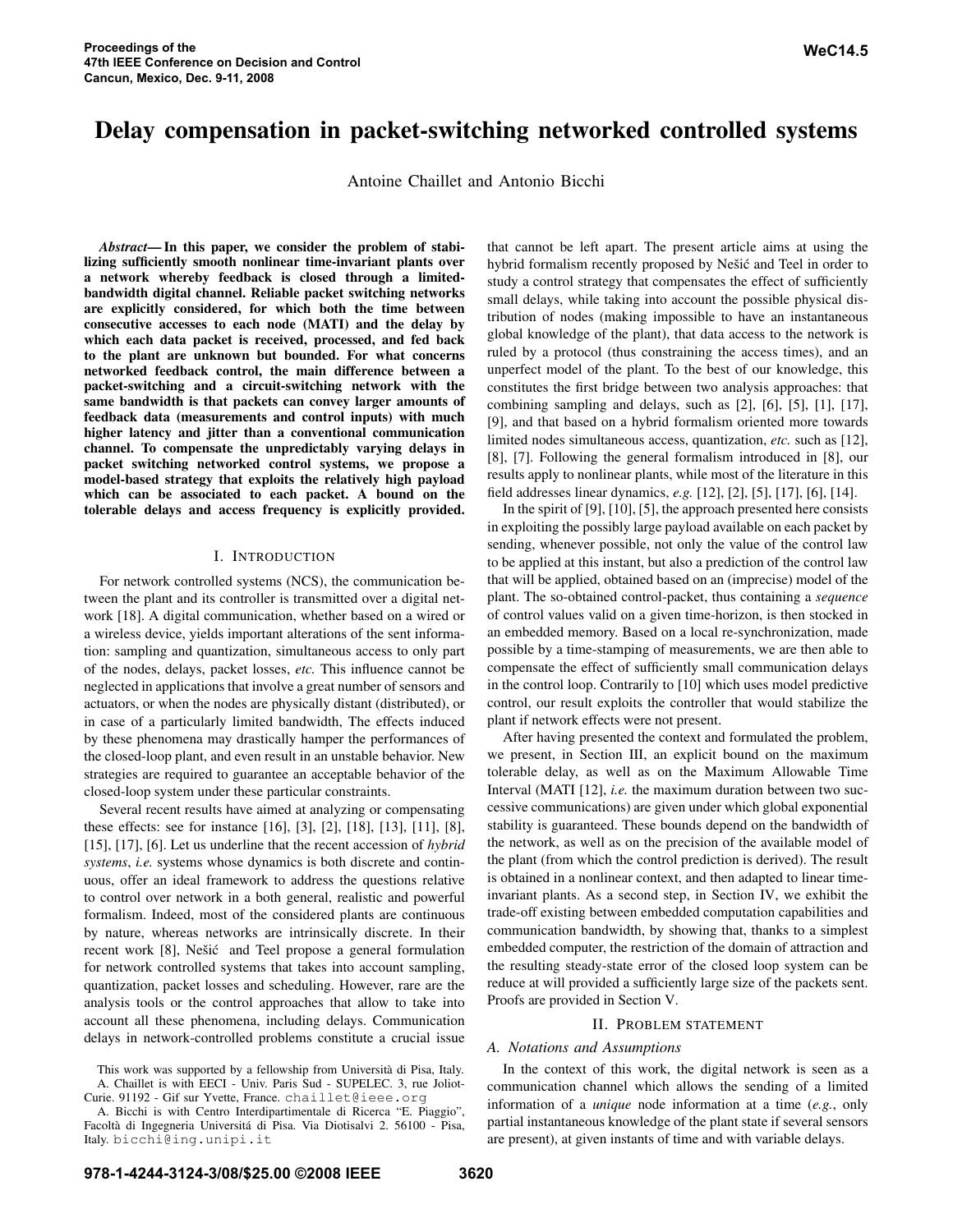More precisely, we assume that sensors measurements on the plant are sent at instants  $\{\tau_i^m\}_{i\in\mathbb{N}}$ . These measurements are assumed to be coded with sufficient precision to neglect quantization effects, but do not transit instantaneously; we denote by  $\{T_i^m\}_{i\in\mathbb{N}}$ the (variable) measurements data delays, which cover delays resulting from both processing and transmission. Based on the measurements received, the controller then computes control signals which are then encoded into packets that are sent over the networks at time instants  $\{\tau_j^c\}_{j\in\mathbb{N}}$ . Depending on the quantity of information to be coded into these control packets, imprecision resulting from sampling may need to be considered. These control packet finally reach the plant after a variable delay  $\{T_j^c\}_{j\in\mathbb{N}}$  which covers both transmission and computation delays. In this setting, measurements thus arrive at the controller at instants  $\{\tau_i^m + T_i^m\}_{i \in \mathbb{N}}$ , while control packets reach the plant at instants  $\{\tau_j^c + T_j^c\}_{j \in \mathbb{N}}$ .

We assume that the maximum time interval (MATI) between two consecutive successful accesses to the network is bounded, both on the measurement side (*i.e.*, from the plant to the controller) and on the control side (*i.e.*, from controller to the plant.

**Assumption 1 (MATI)** *There exist two constants*  $h_m, h_c \geq 0$ such that  $\tau_{i+1}^m - \tau_i^m \leq h_m$  and  $\tau_{j+1}^c - \tau_j^c \leq h_c$  for all  $i, j \in \mathbb{N}$ .

We also assume that the delays cannot overpass a certain limit.

Assumption 2 (Bounded delays) *There exist two constants*  $T_m, T_c \geq 0$  such that  $T_i^m \leq T_m$  and  $T_j^c \leq T_c$  for all  $i, j \in \mathbb{N}$ .

At each instant  $\tau_i^m$  at which a measurement can transit over the network, the error  $z$  between the state estimate  $\hat{x}$  and the actual state measure  $x$  of the system is somehow evaluated (relying on the measurements available from the sensors) and, based on this, a protocol decides which node (sensor) should communicate its data among all nodes data available at this time instant. The fact that a unique node may communicate at a time generates a dynamical error between the information sent by the plant and the data actually received by the controller, even without considering delays and sampling. In the spirit of [8], we model the network protocol as a time-varying discrete system involving the error  $z \in \mathbb{R}^n$  that this type of communication generates:

$$
z(i+1) = h_i(z(i)), \quad \forall i \in \mathbb{N},
$$

If the network was able to send the measurement of the whole state x at each time instant  $\tau_i^m$ , then the function  $h_i$  would be identically zero; this is an assumption commonly posed in the literature on network controlled systems (see for instance [2], [19], [5], [1], [17], [6], [10], [9]) which may not be justified when numerous sensors are involved or when they are physically distributed.

Note that some protocols are purely static, such as the Round Robin protocol which executes a cyclic inspection of each node, in which case the function  $h_i$  does not depend on  $z = \hat{x} - x$  but purely on i. On the opposite, some networks purely relies on the present value of the network error, in which case  $h$  is independent of  $i$ : this is the case of the Try-Once-Discard protocol [12].

We will see in the sequel that the fact of considering network communication on both sides of the feedback loop may impede the exploitation of some measurement sent. We therefore introduce the following definition, which is more restrictive than the original definition of a UGES protocol [8, Definition 7].

Definition 1 (Invariably UGES protocol) *Given positive constants*  $\underline{a}$ *,*  $\overline{a}$ *,*  $c$  *and*  $\rho \in (0,1)$ *, the protocol defined by the discrete dynamics*

$$
\begin{cases}\nz(0) = z_0 \\
z(k+1) = h_k(z_k), \quad \forall k \in \mathbb{N}\n\end{cases}
$$

*is said to be* invariably uniformly globally exponentially stable with parameters  $(a, \overline{a}, \rho, c)$  *if, for any increasing sequence*  $\{\sigma_k\}_{k \in \mathbb{N}} \in$  $\mathbb N$ , there exists a differentiable function  $W : \mathbb N \times \mathbb R^n \to \mathbb R_{\geq 0}$ , such *that, for all*  $z \in \mathbb{R}^n$ *,*  $k \in \mathbb{N}$ *,* 

$$
\underline{a}\,|z| \le W(k,z) \le \overline{a}\,|z|\tag{1}
$$

$$
W(k+1, h_{\sigma_k}(z)) \le \rho W(k, z)
$$
 (2)

$$
\left|\frac{\partial W}{\partial z}(k,z)\right| \le c\,. \tag{3}
$$

Not only the above definition imposes an exponential convergence of the discrete update law induced by the protocol, but it also requires that this property remains valid when the update is not made at each step but according to an arbitrary increasing sequence  ${\{\sigma_k\}}_{k\in\mathbb{N}} \in \mathbb{N}$ . It can easily be shown that the Round Robin protocol is *not* invariably GES (just consider two nodes and the sequence  $\{\sigma_k\}_{k\in\mathbb{N}} = \{1, 3, 5, 7, \ldots\}$  which corresponds to the update of the same unique node, regardless of the data provided by the other node). On the opposite, for time-invariant protocols (that is,  $z(k + 1) = h(z(k))$ ), (1) and (2) are equivalent to GES. In view of [8, Proposition 5], it can easily be shown that the TOD protocol is invariably (U)GES with  $W(k, z) = |z|$ .

In the sequel, we consider invariably UGES protocols:

**Assumption 3** *The protocol*  $z(k + 1) = h_k(z(k))$  *is invariably UGES with some parameters*  $(a, \overline{a}, \rho_0, c)$ *.* 

### III. A PACKET-BASED STRATEGY

Although communication networks do limit the data load that may transit between the plant and its controller, the size of each packet is often relatively large. In the spirit of [10], [9], the strategy here consists in exploiting this characteristic to provide a feedforward control signal between two transmission instants. Roughly speaking, at each reception of a new measurement, the controller updates an internal model-based estimate of the current state of the plant. We assume here that the whole state is measured, but the ideas presented here may be extended to partial measurements (in that case, the controller would have to run an internal observer for this state estimation). Based on this estimate, the controller computes<sup>1</sup> a prediction of the control signal on a fixed time horizon by running the plant model. This signal is then coded and sent in a single packet at the next network access. When received by the plant, it is decoded and resynchronized by an embedded computer, based on the time-stamping of the original measurement.

#### *A. State estimation*

In order to guarantee that a reasonable control signal is always available, the fixed time horizon on which each state prediction is achieved is chosen, in view of Assumptions 1 and 2, as

$$
T_0 \ge T_c + T_m + h_m + h_c \,. \tag{4}
$$

<sup>1</sup>The time required for this computation is included in the delay  $T_j^c$ .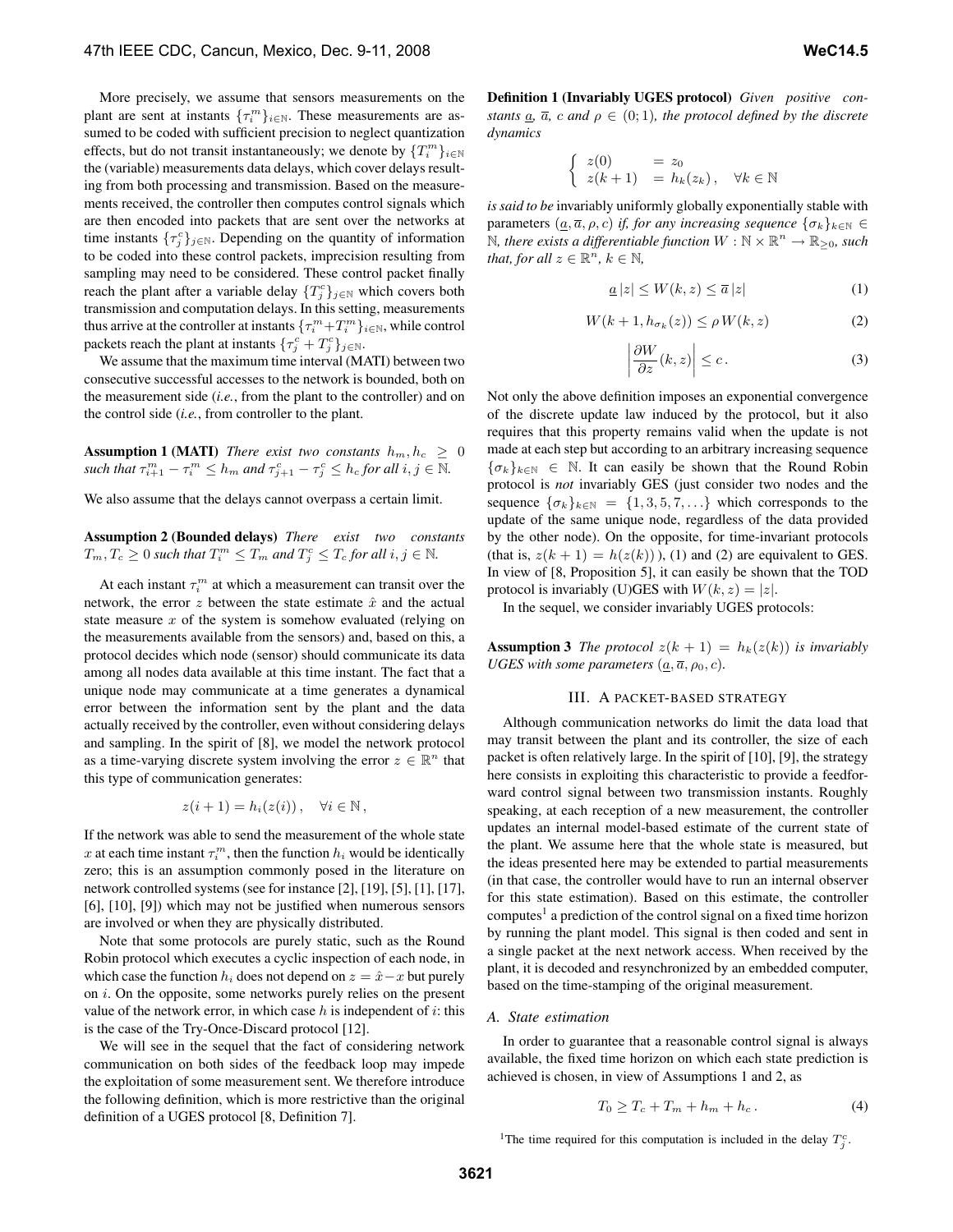For all  $j \in \mathbb{N}$ , we let  $\gamma(j) := \max\left\{i \in \mathbb{N} : \tau_i^m + T_i^m < \tau_j^c\right\}$ . The estimate  $\hat{x}_i(t)$  is obtained based on the knowledge of a (possibly unperfect) model  $\hat{f}$  of the plant f. At the instant  $\tau_j^c$ , at which a new control packet can be sent, we run the model of the plant initialized with the latest measurement received by the controller, *i.e.*

$$
\begin{cases}\n\dot{\hat{x}}_j(t) = \hat{f}(\hat{x}_j(t), \kappa(\hat{x}_j(t))), \\
\forall t \in [\tau_{\gamma(j)}^m + T_{\gamma(j)}^m; \tau_{\gamma(j)}^m + T_{\gamma(j)}^m + T_0], \\
\hat{x}_j(\tau_{\gamma(j)}^m + T_{\gamma(j)}^m) = \\
x(\tau_{\gamma(j)}^m) + h_{\gamma(j)}(\hat{x}_{\gamma(j-1)}(\tau_{\gamma(j)}^m) - x(\tau_{\gamma(j)}^m)),\n\end{cases}
$$
\n(5)

where k is a stabilizing control law for the nominal plant, (*i.e.*, in the ideal case when the plant and its controller are wired analogically), arising from the following assumption:

Assumption 4 (Nominal GES) *The nominal closed-loop system*  $\dot{x} = f(x, \kappa(x))$  *is globally exponentially stable with a Lyapunov function*  $V$  *satisfying, for all*  $x \in \mathbb{R}^n$ *,* 

$$
\underline{\alpha} |x|^2 \le V(x) \le \overline{\alpha} |x|^2
$$

$$
\frac{\partial V}{\partial x}(x) f(x, \kappa(x)) \le -\alpha |x|^2
$$

$$
\left| \frac{\partial V}{\partial x}(x) \right| \le d |x|,
$$

*where*  $\alpha$ ,  $\overline{\alpha}$ ,  $\alpha$  *and d denote positive constants.* 

The proofs of the results exploit the robustness introduced by this nominal property. They require sufficient regularity of the plant:

**Assumption 5** *The vector fields*  $f$  *and*  $\hat{f}$  *and the feedback law*  $k$ *are continuously differentiable and their gradients are bounded by positive constants*  $\lambda_f$ ,  $\lambda_{\hat{f}}$  *and*  $\lambda_k$  *respectively. In addition,*  $\ddot{f}(0, \kappa(0)) = 0.$ 

### *B. Hybrid formulation*

In this section, we neglect the sampling induced by the digitalization of the control signal sent from the controller to the plant, to focus first on the phenomena resulting from single node access, delays and model imprecision.

Due to the communication delays and the ensured "continuity of control", the corresponding control laws are seen from the plant as

$$
u_j(t+T_j^c) = \kappa(\hat{x}_j(t)), \quad \forall t \ge \tau_{\gamma(j)}^m + T_{\gamma(j)}^m, \forall j \in \mathbb{N}.
$$

With our approach, the model-based estimate (5) of the state of the plant not only allows to provide a control law at the instants between two accesses to the network and to attenuate the effect of the parsimonious access to the network, but also to compensate for the transmission delays. Indeed, by the time-stamping of the transmitted data, it is possible to locally re-synchronize the control law on the plant. Mathematically, this boils down to anticipating the *j*th control packet of the whole accumulated delay, that is  $T_j^c$  +  $T^m_{\gamma(j)}$ . The control law actually applied is then, for each  $j \in \mathbb{N}$ ,

$$
u(t) = u_j(t + T_j^c + T_{\gamma(j)}^m), \quad \forall t \in [\tau_j^c + T_j^c; \tau_{j+1}^c + T_{j+1}^c].
$$
 (6)

Using the time-invariance of (5), it holds that

$$
\hat{x}_j(t + T^m_{\gamma(j)}) = \bar{x}_j(t), \qquad \forall t \ge \tau^m_{\gamma(j)}, \tag{7}
$$

where  $\bar{x}_i(\cdot)$  is the solution of

$$
\dot{\bar{x}}_j = \hat{f}(\bar{x}_j, \kappa(\bar{x}_j)), \quad \forall t \ge \tau^m_{\gamma(j)} \bar{x}_j(\tau^m_{\gamma(j)}) = x(\tau^m_{\gamma(j)}) + h_{\gamma(j)}(\bar{x}_{\gamma(j-1)}(\tau^m_{\gamma(j)}) - x(\tau^m_{\gamma(j)})).
$$
\n(8)

The above re-formulation simply states that the delayed state estimates  $\hat{x}_j$  coincide with the state estimate  $\bar{x}_j$  up to the corresponding delay  $T_{\gamma(j)}^m$ . This writing possesses the advantage of simplifying the expression of the overall closed-loop system as, in view of (6)-(7), the applied input becomes

$$
u(t) = \kappa(\bar{x}_j(t)), \qquad \forall t \in [\tau_j^c + T_j^c; \tau_{j+1}^c + T_{j+1}^c).
$$
 (9)

The above notation still uselessly involves an infinite number of state variables  $\bar{x}_i$ ,  $j \in \mathbb{N}$ . In order to condense the notation, we use the fact that each signal  $\bar{x}_j(t)$  is only used over  $[\tau_{\gamma(j)}^m; \tau_{j+1}^c + T_{j+1}^c)$ . This allows us to make use of only two variables updated alternatively: one  $(x_{c1})$  being reset at instants of time  $\tau^m_{\gamma(j)}$  corresponding to an *odd* integer  $j$  and the other one  $(x_{c_2})$  initialized at each  $\tau_{\gamma(j)}^m$  for *even* j's. However, in order to ensure that none of these variables is reset while still in use in the control, we first extract the following integer subsequence, defined in a recursive way:  $\mu(j+1) = \min \{ k \ge \mu(j) : \exists i \in \mathbb{N}, \tau_k^c + T_k^c \ge \tau_i^m \}$  starting with  $\mu(0) = 0$ . Note that, with this notation, it holds that  $\tau_{\gamma \circ \mu(j+1)}^m >$  $\tau_{\mu(j)}^c + T_{\mu(j)}^c$ , meaning that the measurement instants considered by this subsequence  $\tau^m_{\gamma \circ \mu(j+1)}$  are always greater than the last time instant  $\tau_{\mu(j)}^c + T_{\mu(j)}^c$  at which the corresponding variable was in use in the control law at the previous step. For simplicity, we let  $\tilde{\gamma}(j) := \gamma \circ \mu(j)$  for all  $j \in \mathbb{N}$ . With this sequence of times, the dynamics of the variables  $x_{c1}$  and  $x_{c2}$  is given by the hybrid system

$$
\begin{cases}\n\dot{x}_{c1} = \hat{f}(x_{c1}, \kappa(x_{c1})) \\
\dot{x}_{c2} = \hat{f}(x_{c2}, \kappa(x_{c2}))\n\end{cases}
$$
\n(10)\n
$$
\begin{cases}\n x_{c1}(\tau_{\tilde{\gamma}(j)}^{m}) = x(\tau_{\tilde{\gamma}(j)}^{m}) + h_{\tilde{\gamma}(j)}(\tilde{x}_{c2}(\tau_{\tilde{\gamma}(j)}^{m})) \\
+ [\tilde{x}_{c1}(\tau_{\tilde{\gamma}(j)}^{m}) - h_{\tilde{\gamma}(j)}(\tilde{x}_{c2}(\tau_{\tilde{\gamma}(j)}^{m})))] \eta(j) \\
 x_{c2}(\tau_{\tilde{\gamma}(j)}^{m}) = x(\tau_{\tilde{\gamma}(j)}^{m}) + h_{\tilde{\gamma}(j)}(\tilde{x}_{c1}(\tau_{\tilde{\gamma}(j)}^{m})) \\
+ [\tilde{x}_{c2}(\tau_{\tilde{\gamma}(j)}^{m}) - h_{\tilde{\gamma}(j)}(\tilde{x}_{c1}(\tau_{\tilde{\gamma}(j)}^{m})))] (1 - \eta(j))\n\end{cases}
$$

where, for notation compactness, we have introduced

$$
\tilde{x}_{c1}(\tau_{\tilde{\gamma}(j)}^m) := x_{c1}(\tau_{\tilde{\gamma}(j)}^m) - x(\tau_{\tilde{\gamma}(j)}^m)
$$
\n
$$
\tilde{x}_{c2}(\tau_{\tilde{\gamma}(j)}^m) := x_{c2}(\tau_{\tilde{\gamma}(j)}^m) - x(\tau_{\tilde{\gamma}(j)}^m)
$$
\n
$$
\eta(j) := \begin{cases}\n1 & \text{if } j \in 2\mathbb{N} \\
0 & \text{otherwise.} \n\end{cases}
$$
\n(11)

The applied input (9) can then be written as  $u(t) = u_a(t, x_c(t))$ where, for all  $t \in \mathbb{R}_{\geq 0}$ ,  $u_a(t, x_c) := \kappa(x_{c1}) \mathbb{P}(t) + \kappa(x_{c2}) (1 - \mathbb{P}(t)),$ with  $x_c := (x_{c1}^T, x_{c2}^T)^T$  and<sup>2</sup>, for all  $t \in \mathbb{R}_{\geq 0}$ ,

$$
\mathbb{P}(t) := \begin{cases} 1 & \text{if } \exists j \in 2\mathbb{N} : t \in [\tau_j^c + T_j^c, \tau_{j+1}^c + T_{j+1}^c) \\ 0 & \text{otherwise.} \end{cases}
$$

It is worth noting that, in (10), the update of  $x_{c1}$  depends, through  $h_{\tilde{\gamma}(j)}$ , on the current value of  $x_{c_2}$ , and vice versa. This comes from the fact that each of these variables is alternatively updated, and that the value of the *current* state estimate is used by the protocol to decide which node should be updated. So the state estimate that matters is the one of the *previous step*, in conformity with (5)-(8).

<sup>2</sup>Note that, with this definition,  $\mathbb{P}(t) = 0$  if and only if there exists an odd integer j such that  $t \in [\tau_j^c + T_j^c, \tau_{j+1}^c + T_{j+1}^c)$ .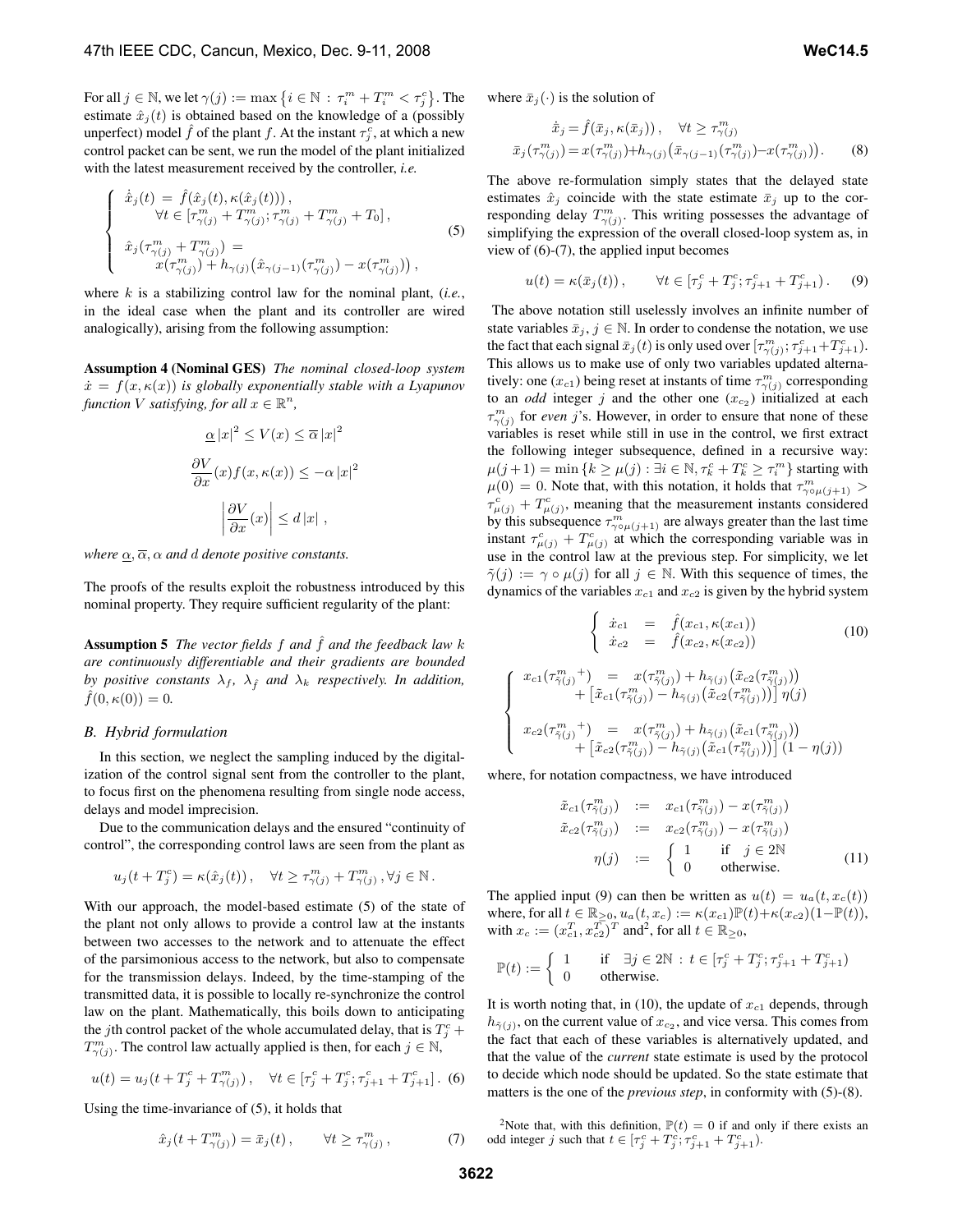Remark 1 *For the sake of clarity, the above formulation does* not *take into account the fact that more than one measurement may be received between two packet sendings, which would allow for a more precise state estimate. This can however be addressed by simply considering a more involved update function*  $h_{\tilde{\gamma}(i)}$ *.* 

Based on this formulation, the closed-loop dynamics can be summarized as the following hybrid dynamical system:

$$
\dot{x} = F(t, x, e) \tag{12a}
$$

$$
\dot{e} = G(t, x, e) \tag{12b}
$$

$$
e(t_i^+) = H(i, e(t_i)), \qquad (12c)
$$

where, omitting to write the arguments of some functions,

$$
e = \begin{pmatrix} e_1 \\ e_2 \end{pmatrix} := \begin{pmatrix} x_{c1} - x \\ x_{c2} - x \end{pmatrix}
$$
 (13a)

$$
F := f(x, u_a(t, e + J_n x))
$$
\n(13b)\n
$$
G := \begin{pmatrix} \hat{f}(e_1 + x, \kappa(e_1 + x)) - f(x, u_a(t, e + J_n x)) \\ \hat{f}(e_2 + x, \kappa(e_2 + x)) - f(x, u_a(t, e + J_n x)) \end{pmatrix}
$$
\n(13c)

$$
\left(f(e_2 + x, \kappa(e_2 + x)) - f(x, u_a(t, e + J_n x))\right) \tag{12.1}
$$
  

$$
u_{1} - \left(\frac{h_{\nu(i)}(e_2) + [e_1 - h_{\nu(i)}(e_2)] \eta(i)}{\eta(i)}\right) \tag{12.2}
$$

$$
H := \begin{pmatrix} h_{\nu(i)}(e_2) + [e_1 - h_{\nu(i)}(e_2)] \eta(i) \\ h_{\nu(i)}(e_1) + [e_2 - h_{\nu(i)}(e_1)] (1 - \eta(i)) \end{pmatrix}.
$$
 (13d)

The matrix  $J_n := (I_n, I_n)^T$  is just to adapt the dimensions between  $x \in \mathbb{R}^n$  and  $e \in \mathbb{R}^{2n}$ . The time-sequence  $\{t_i\}_{i \in \mathbb{N}}$  is defined as

$$
\begin{cases} t_0 &:= \tau_{\tilde{\gamma}(0)}^m \\ t_{i+1} &:= \min_{j \in \mathbb{N}} \left\{ \tau_{\tilde{\gamma}(j)}^m : \tau_{\tilde{\gamma}(j)}^m > t_i \right\}, \quad \forall i \in \mathbb{N}_{\ge 1}, \end{cases}
$$
 (14)

and the index  $\nu(i)$  is defined as

$$
\nu(i) := \min \left\{ j \in \mathbb{N} : t_i = \tau^m_{\tilde{\gamma}(j)} \right\}, \qquad \forall i \in \mathbb{N}.
$$
 (15)

The hybrid system (12) is in the form of the NCS studied in [8], which is at the basis of all developments in the sequel.

## *C. Main result*

Based on these preliminaries, we are now ready to present our main result. It states that, when sampling effects on the transmitted control signal are neglected, our strategy preserves global exponential stability under network communication, provided that the MATI and the delays involved remain below a certain limit. The latter bound is given explicitly, based on the parameters characterizing the quality of the model and the stability of the protocol and of the nominal closed-loop plant. Its proof in given in Section V.

**Theorem 1** Assume that Assumptions 1-5 hold and let  $h_m$ ,  $h_c$ ,  $T_m$ ,  $T_c$ ,  $\rho_0$ ,  $\underline{a}$ ,  $\overline{a}$ ,  $c$ ,  $\alpha$ ,  $d$ ,  $\lambda_f$ ,  $\lambda_f$ ,  $\lambda_k$  *be generated by them. Assume that there exists a constant*  $\varepsilon > 0$  *such that*<sup>3</sup>

$$
h_m + h_c + T_m + T_c < \frac{1}{L} \ln \left( \frac{L + \gamma}{(\rho_0 + \varepsilon)L + \gamma} \right), \qquad (16)
$$

*where*

$$
L := \frac{\sqrt{2}(1+\varepsilon)c}{\underline{a}\min\{1,\varepsilon\}}\max\left\{\lambda_f(1+\lambda_k); 2\lambda_f\lambda_k\right\} \quad (17)
$$

$$
\gamma \quad := \quad \frac{2d\lambda_f \lambda_k c (1+\varepsilon)(\lambda_f + \lambda_{\hat{f}}) (1+\lambda_k)}{\alpha \sqrt{\underline{a} \min\{1,\varepsilon\}}} \,. \tag{18}
$$

*Then, the origin of the NCS (12) is uniformly globally exponentially stable.*

<sup>3</sup>We also implicitly assume that there exists  $\epsilon > 0$  such that  $t_{i+1}-t_i \geq \epsilon$ for all  $i \in \mathbb{N}$ , in order to avoid Zeno solutions.

The upper bound (16) gives an explicit sufficient condition on the the maximum tolerable delays and times between two transmissions to guarantee the preservation of exponential stability. This bound can easily be computed based on the information available on the stability properties of the nominal closed-loop system (parameters  $\alpha$  and d), on the protocol characteristics (parameters  $\alpha$ ,  $\overline{a}$ ,  $\rho_0$  and c) and on the plant, controller and model's dynamics regularity (parameters  $\lambda_k$ ,  $\lambda_f$  and  $\lambda_f$ ). The proposed approach unifies the effects due to sequential access to the network (MATI) and the effects of delays. If access to the network is frequent enough, then larger delays can be tolerated, and *vice-versa*.

Other strategies exploiting a model-based prediction of the control signal to be applied between two accesses to the network have recently been proposed in the literature; see *e.g.* [19], [5], [10], [9]. However, beyond the fact that [19], [5] considered only linear timeinvariant dynamics, they did not address the possible distribution of the nodes nor the delays induced by processing and transmission. Also, Theorem 1 tolerates (possibly large) imprecision between the plant f and its model  $\hat{f}$ , which was not the case of [9]. Of course, this is at the price of not guaranteeing full performance recovery with respect to the nominal plant.

# *D. The linear case*

In the particular case of linear time-invariant dynamics, as addressed in *e.g.* [12], [2], [19], [5], [17], [6], [14], that is  $f(x, u) =$  $Ax + Bu$ ,  $\hat{f}(x, u) = \hat{A}x + \hat{B}u$  and  $\kappa(x) = Kx$ , the above system boils down to

$$
\dot{x} = (A + BK)x + BK(e_1 \mathbb{P}(t) + e_2(1 - \mathbb{P}(t))) \quad (19a)
$$
\n
$$
\dot{e} = \begin{pmatrix}\n(\tilde{A} + \tilde{B}K)x + (\hat{A} + \tilde{B}K)e_1 \mathbb{P}(t) \\
+ [(\hat{A} + \hat{B}K)e_1 - BK e_2] (1 - \mathbb{P}(t)) \\
(\tilde{A} + \tilde{B}K)x + (\hat{A} + \tilde{B}K)e_2(1 - \mathbb{P}(t)) \\
+ [(\hat{A} + \hat{B}K)e_2 - BK e_1] \mathbb{P}(t)\n\end{pmatrix} \quad (19b)
$$
\n
$$
e(t_i^+) = \begin{pmatrix}\nh_{\nu(i)}(e_2) + [e_1 - h_{\nu(i)}(e_2)] \eta(i) \\
h_{\nu(i)}(e_1) + [e_2 - h_{\nu(i)}(e_1)] (1 - \eta(i))\n\end{pmatrix} \quad (19c)
$$

where  $\tilde{A} := \hat{A} - A$  and  $\tilde{B} := \hat{B} - B$ . We assume that a control gain  $K$  has be selected to stabilize the nominal dynamics:

Assumption 6 *There exists a symmetric positive definite matrix*  $P \in \mathbb{R}^{n \times n}$  satisfying

$$
(A + BK)^{T} P + P(A + BK) = -I.
$$
 (20)

Following the prooflines of Theorem 1, we obtain the following result, that better fits the particular LTI context.

Corollary 1 *Assume that Assumptions 1, 2, 3 and 6 hold and let*  $h_m$ ,  $h_c$ ,  $T_m$ ,  $T_c$ ,  $\underline{a}$ ,  $\overline{a}$ ,  $\rho_0$ ,  $c$  and  $P$  *be generated by them. Assume that there exists a positive constant*  $\varepsilon > 0$  *such that the following bound holds*

$$
h_m + h_c + T_m + T_c < \frac{1}{L} \ln \left( \frac{L + \gamma}{(\rho_0 + \varepsilon)L + \gamma} \right), \qquad (21)
$$

*where*

$$
L := \frac{(1+\varepsilon)c\sqrt{2}}{\min\{1,\varepsilon\}\underline{a}} \max\left\{ \left| \hat{A} + \hat{B}K \right|; |BK| + \left| \hat{A} + \tilde{B}K \right| \right\} \quad (22)
$$

$$
\gamma := \frac{2c(1-\varepsilon)\left|PBK\right| \left|\tilde{A} + \tilde{B}K\right|}{\underline{a}\min\{1,\varepsilon\}}.
$$
\n(23)

*Then, the origin of the NCS (19) is UGES.*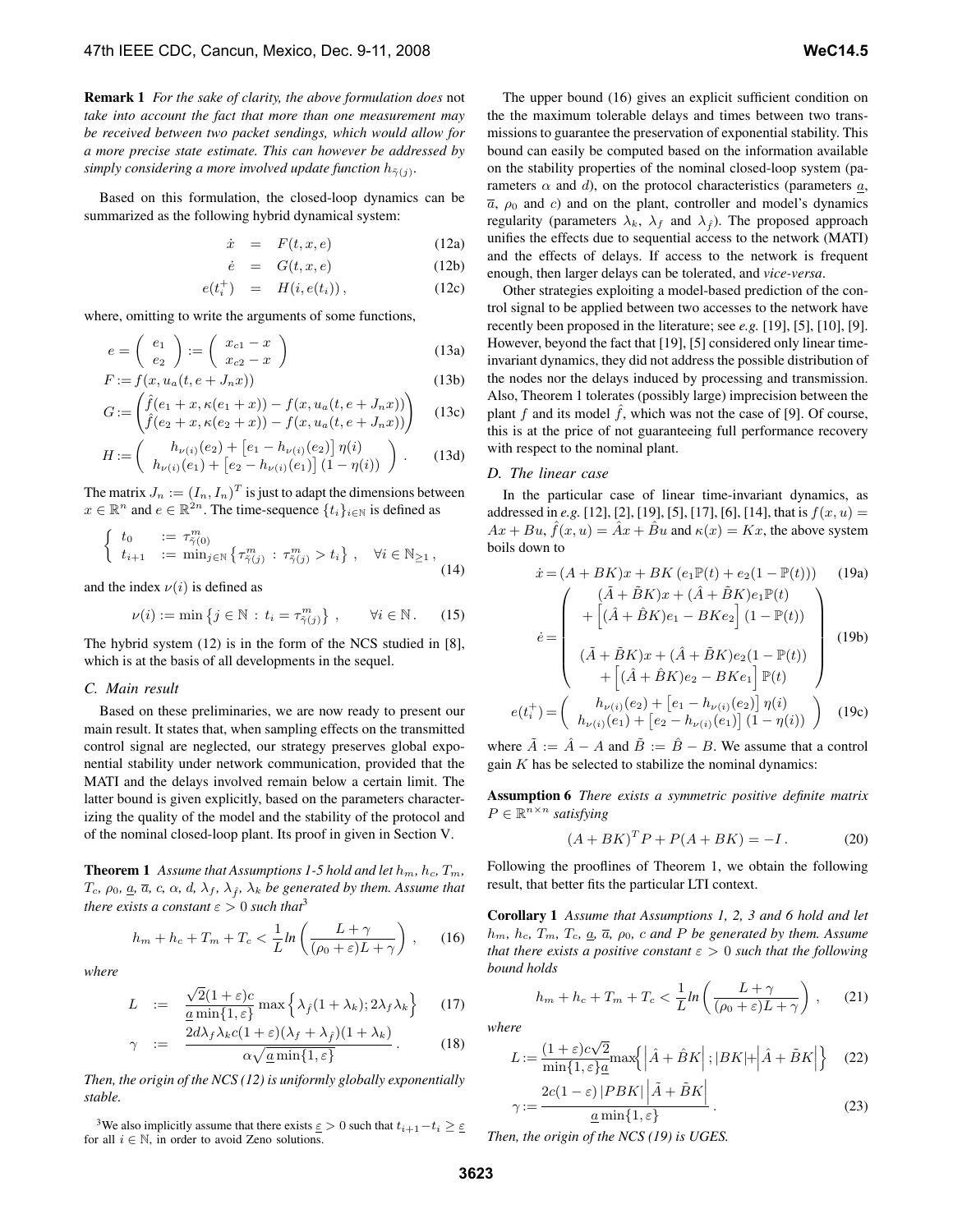We next underline the trade-off existing between communication capabilities, embedded computation and performance of the controlled plant by distinguishing two cases: whether the main limitation induced by application is communication or computation.

For applications where the bandwidth of the communication network is the main constraint (*e.g.* distant wireless communication, high number of nodes, multiple interconnected systems, harsh environment constraints, energy limitations, poor communication medium), it is possible to apply Theorem 1 as it is, provided that a sufficient computation capability is embedded on the plant. The main idea is then to transmit only the current state estimate provided by the remote controller, and to achieve both the generation of the control signal and the resynchronization *on-board*.

On the other hand, for applications that allow very limited embedded computation capability (due to constraints in terms of *e.g.* miniaturization, weight, heat, *etc.*) but ensure a reasonable communication between the controller and the plant, it is necessary to limit on-board computation as much as possible. To this end, a possible strategy consists in making the controller pre-compute a control signal valid on a given time horizon, then to encode this signal into a digital format and transmit it through packet(s), and to simply resynchronize it based on the time-stamping on the system. In the sequel, we focus on a simple coding of the transmitted control signals: the constant step-size sample-and-hold. The only required embedded computation, as far as control is concerned, is then very frugal, as its role consists only in evaluating the difference between two quantities (stamped time and present time) and in addressing the corresponding value in the control buffer.

Considering that at least  $N$  bytes of data can be effectively sent in each control packet, we intuitively expect that this sampling has an incidence on the performance of the overall closed-loop system, but also that the effect of this imperfect coding diminishes as the available network bandwidth increases (*i.e.* as N gets larger). We formalize this intuition through Theorem 2.

In order to simplify the statement of this result, we first introduce the following notation: given a piecewise continuous signal  $u$ :  $\mathbb{R}_{\geq 0} \to \mathbb{R}^m$  and a positive constant  $\Delta$ ,  $u^{-\Delta}$  denotes the function defined by (this notation extends to state-dependant signals):

$$
u^{-\Delta}(t): \left\{\begin{matrix}\mathbb{R}_{\geq 0} & \to & \mathbb{R}^m \\ t & \mapsto & u(k\Delta)\,, \, \forall t \in [k\Delta; (k+1)\Delta)\,, \, \forall k \in \mathbb{N}\,.\end{matrix}\right.
$$

For the sake of generality, let us focus on a plant with nonlinear dynamics. In this situation, the closed-loop dynamics is given by (12) with (13d) and, omitting some function arguments,

$$
F = f(x, u_a^{-\Delta}(t, e + J_n x))
$$
\n(24)  
\n
$$
G = \begin{pmatrix} \hat{f}(e_1 + x, k(e_1 + x)) - f(x, u_a^{-\Delta}(t, e + J_n x)) \\ \hat{f}(e_2 + x, k(e_2 + x)) - f(x, u_a^{-\Delta}(t, e + J_n x)) \end{pmatrix}.
$$
\n(25)

It is important to notice that the original control input  $u_a$  affected by the sampling is a *discontinuous* signal. For this reason, the instantaneous difference between the nominal control signal  $u_a$  and its  $\Delta$ -sampled version  $u_a^{-\Delta}$  maybe large (around the discontinuities) even for a small step-size  $\Delta$ . In order to avoid this situation, we make the following technical assumption.

**Assumption 7** *There exists a positive constant*  $\Delta_0$  *such that*  $\tau_i^m, \tau_i^c, T_i^m, T_i^c \in \Delta_0 \mathbb{N}$ , for all  $i \in \mathbb{N}$ .

This assumption gives some information on the instants at which the signal  $u_a$  may be discontinuous. This knowledge will allow us to choose a step-size ∆ that does not induce the above described problem. We actually get the following result.

Theorem 2 *Assume that Assumptions 1-5 and 7 hold and that the delay bounds*  $T_m$  *and*  $T_c$  *in Assumption 2 satisfy* 

$$
T_m + T_c < \frac{1}{L} \ln \left( \frac{L + \gamma}{(\rho_0 + \varepsilon)L + \gamma} \right) \,,\tag{26}
$$

*where* L *and* γ *are defined as in Theorem 1. Assume also that the state estimate is perfectly initialized, such that*  $e_0 = 0$ *. Then there exist some positive constants*  $\kappa_1$  *and*  $\kappa_2$  *such that, given any*  $M > \delta > 0$ *, there exists a positive* N *such that, for all*  $|x_0| \leq M$ , the solution of the NCS with sampling-based packets, *that is (12), (13d), (24) and (25), satisfies*  $|x(t, t_0, x_0, e_0 = 0)| \le$  $\delta + \kappa_1 |x_0| e^{-\kappa_2 (t - t_0)}$  for all  $t \ge t_0$ .

Remark 2 *The result is stated in the case when the plant has nonlinear dynamics. The linear time-invariant extension follows by simply using the parameters L and*  $\gamma$  *given in* (22) *and* (23).

Theorem 2 requires a perfect initialization of the state estimation (*i.e.*  $e_0 = 0$ ). Beyond the fact that this is realizable in practice by an off-line measurement, we stress that this assumption does not strongly damage the qualitative observation of the result. Indeed, the influence of its initial state on the error dynamics fades out with time, yielding a similar asymptotic behavior of the overall plant as when starting from any arbitrary initial value  $e_0$ .

The proof of Theorem 2 is omitted here due to space constraints. It mostly relies on that of Theorem 1 and on results on sampled-data systems such as [4] by observing that, once (26) is fulfilled, one can always pick a sufficiently small sampling time  $\Delta$  that the effects of sampling on the overall behavior be reduced at will, provided that a sufficient quantity N of information can transit in each packet.

#### V. PROOF OF THEOREM 1

We start by introducing the following result, which establishes UGES of the error dynamics resulting from our approach, based on the assumed GES of the protocol involved.

**Proposition 1** Assume that the discrete dynamical system  $z(k + 1)$  $1) = h_0(k, z(k))$  *is UGES with a Lyapunov function*  $W_0 : \mathbb{N} \times$  $\mathbb{R}^n \to \mathbb{R}_{\geq 0}$  *satisfying, for all*  $k \in \mathbb{N}$  *and all*  $z \in \mathbb{R}^n$ ,  $\underline{a}|z| \leq$  $W(k, z) \leq \overline{a} |z|, W(k+1, h_k(z)) \leq \rho_0 W(k, z)$  and  $\left| \frac{\partial W}{\partial z}(k, z) \right| \leq$ *c*, with some positive constants  $\underline{a}$ ,  $\overline{a}$ ,  $\rho_0$  and *c*. Consider the 2ndimensional system  $e(k + 1) = h'_{k}(e(k))$  where

$$
h'_{k}(e) := \begin{pmatrix} h_{k}(e_{2}) + [e_{1} - h_{k}(e_{2})] \eta(k) \\ h_{k}(e_{1}) + [e_{2} - h_{k}(e_{1})] (1 - \eta(k)) \end{pmatrix},
$$

*with the function*  $\eta$  *defined in (11). Then, given any*  $\rho > \rho_0$ *,* the function  $W$  :  $\mathbb{N} \times \mathbb{R}^{2n} \rightarrow \mathbb{R}_{\geq 0}$  defined as  $W(k, e)$  :=  $[W_0(k, e_1) + (\rho - \rho_0)W_0(k-1, e_2)]\eta(k) + [(\rho - \rho_0)W_0(k-1, e_1) +$  $\mathcal{W}_0(k, e_2)$   $(1 - \eta(k))$  *satisfies, for all*  $k \in \mathbb{N}$  *and all*  $e \in \mathbb{R}^{2n}$ *,* 

$$
\underline{a}\min\{1,\rho-\rho_0\}\,|e| \le W(k,e) \le \overline{a}\max\{1,\rho-\rho_0\}\,|e| \quad (27)
$$

$$
W(k+1, h'_k(e)) \le \rho W(k, e) \tag{28}
$$

$$
\left|\frac{\partial W}{\partial e}(k,e)\right| \le (1+\rho-\rho_0)c.
$$
 (29)